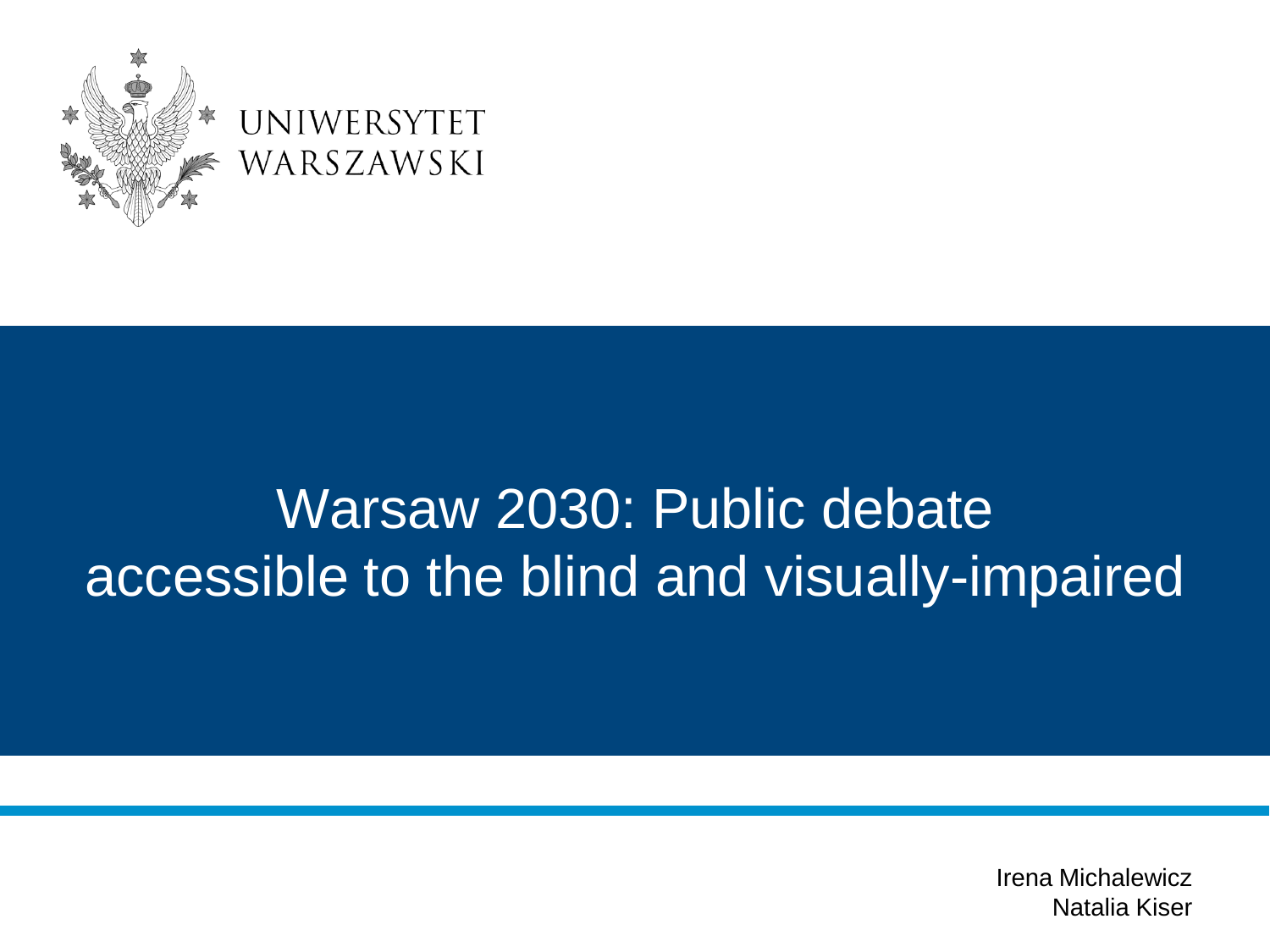#### Warsaw 2030

- Project to define strategies of development of Warsaw within the next 15 years
- 3 main themes approached by working groups: society, economy, space
- Series of debates open to the citizens of Warsaw
- Main goal: citizens exchanging ideas concerning the future of their city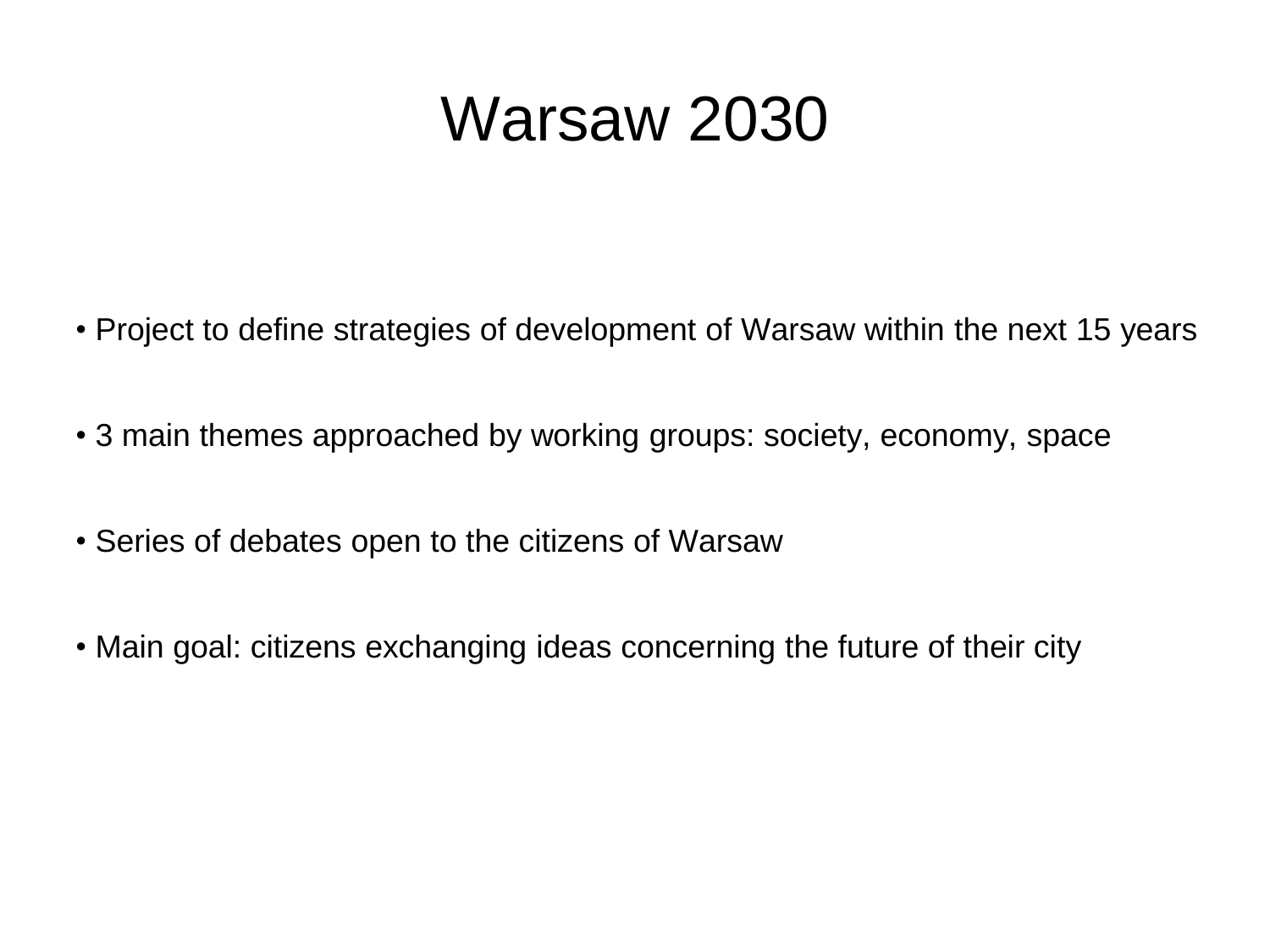# Accessibility

- Live audio description in the venue
- •Sing language interpreting (also accessible through live streaming)
- •On-line broadcast (also available after the event)
- •Audio induction loop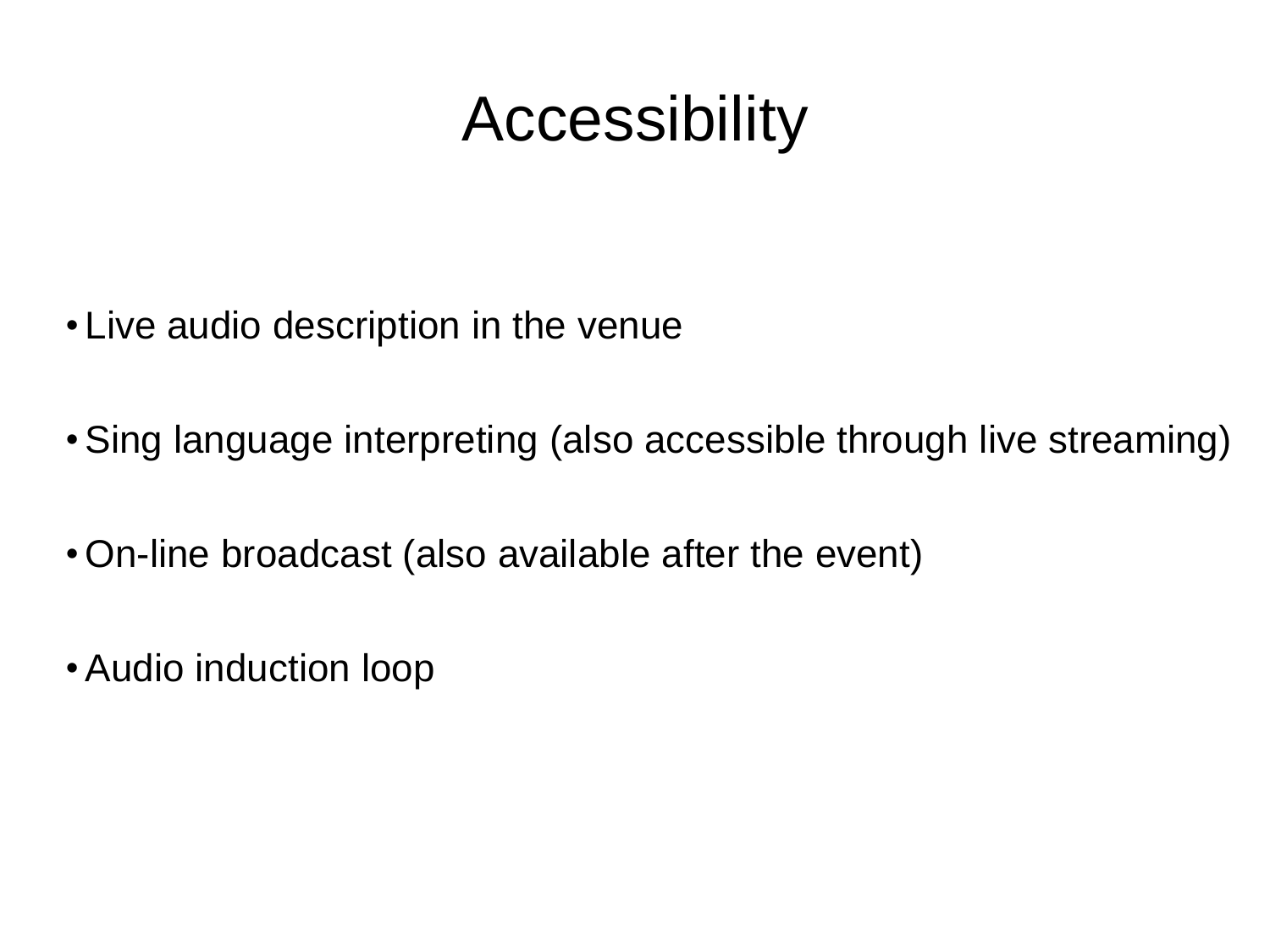#### Five audio described events 23.09 – 28.10.2015

•The opening debate with the Mayor of Warsaw

•Debates: *Warsaw 2030. Society*

*Warsaw 2030. Space*

*Warsaw 2030. Economy*

•Conference: *Warsaw 2030. City of the Future*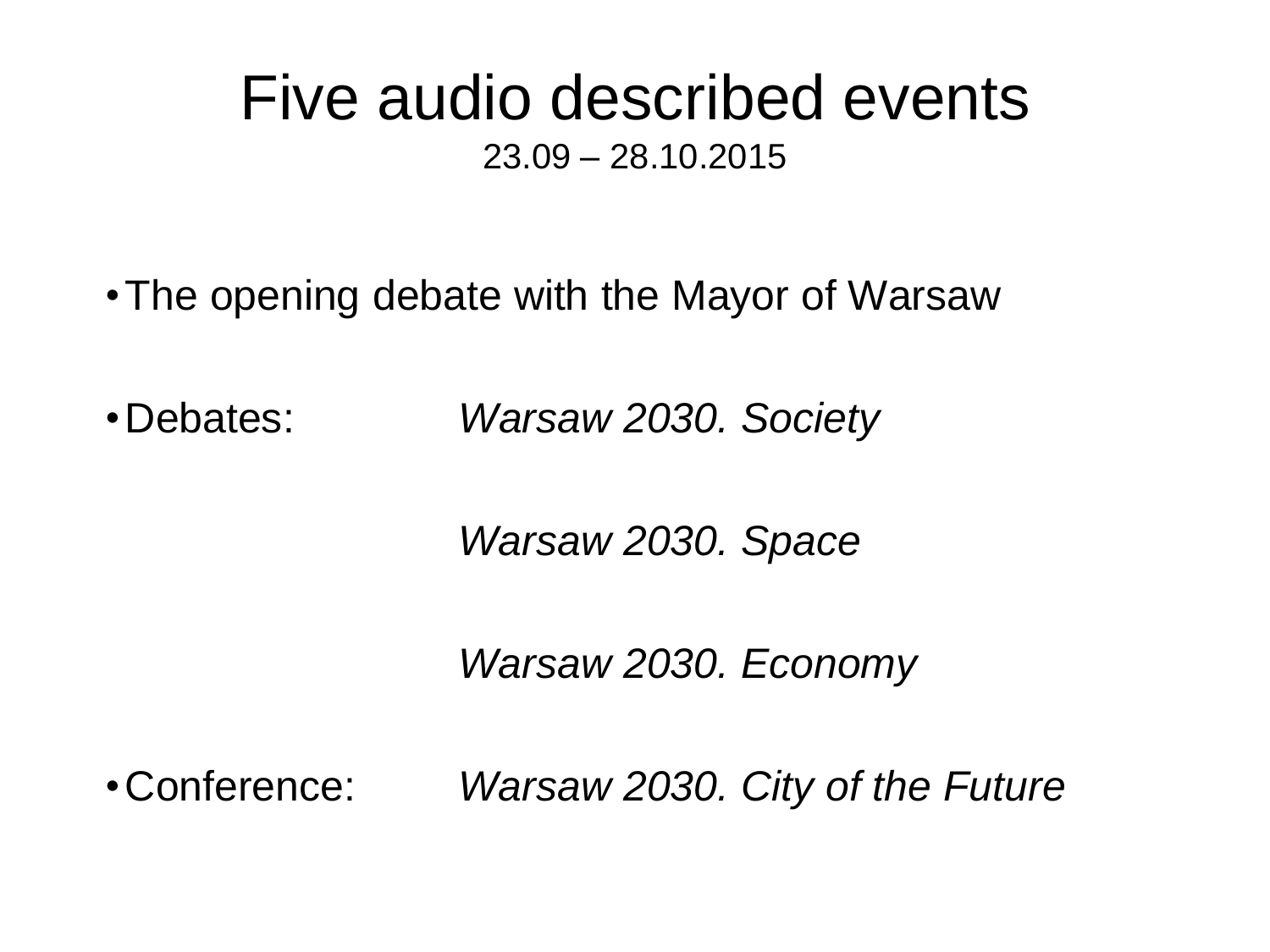#### Venues

- •Palace of Culture and Science
- •University of Warsaw Library
- •Culture Promotion Centre in the Praga‐Południe district
- •Copernicus Science Centre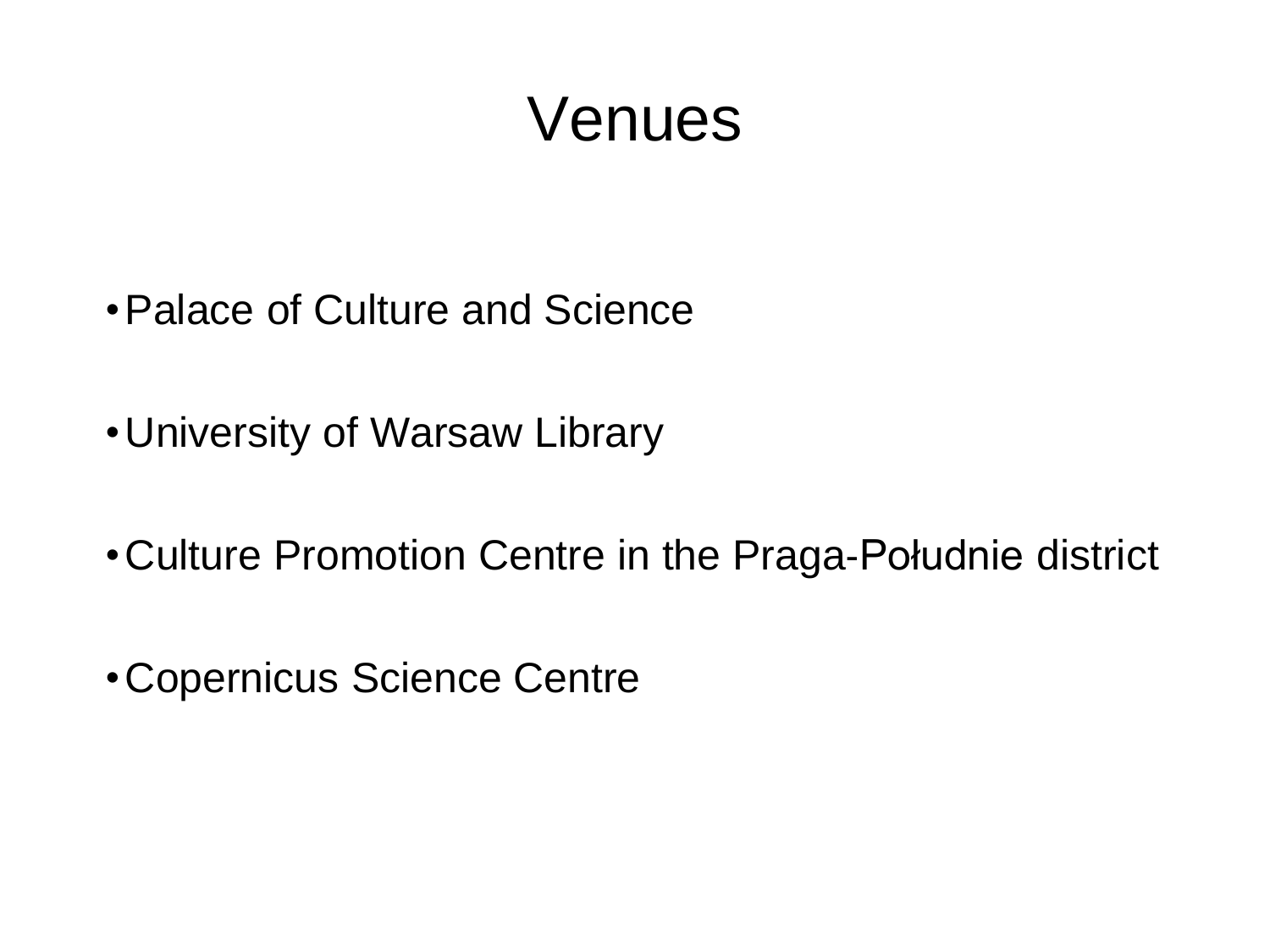#### Structure of the events

•Duration approx. 2 hours

•2 parts: presentation & discussion

•Coffee break

•Collection of questionnaires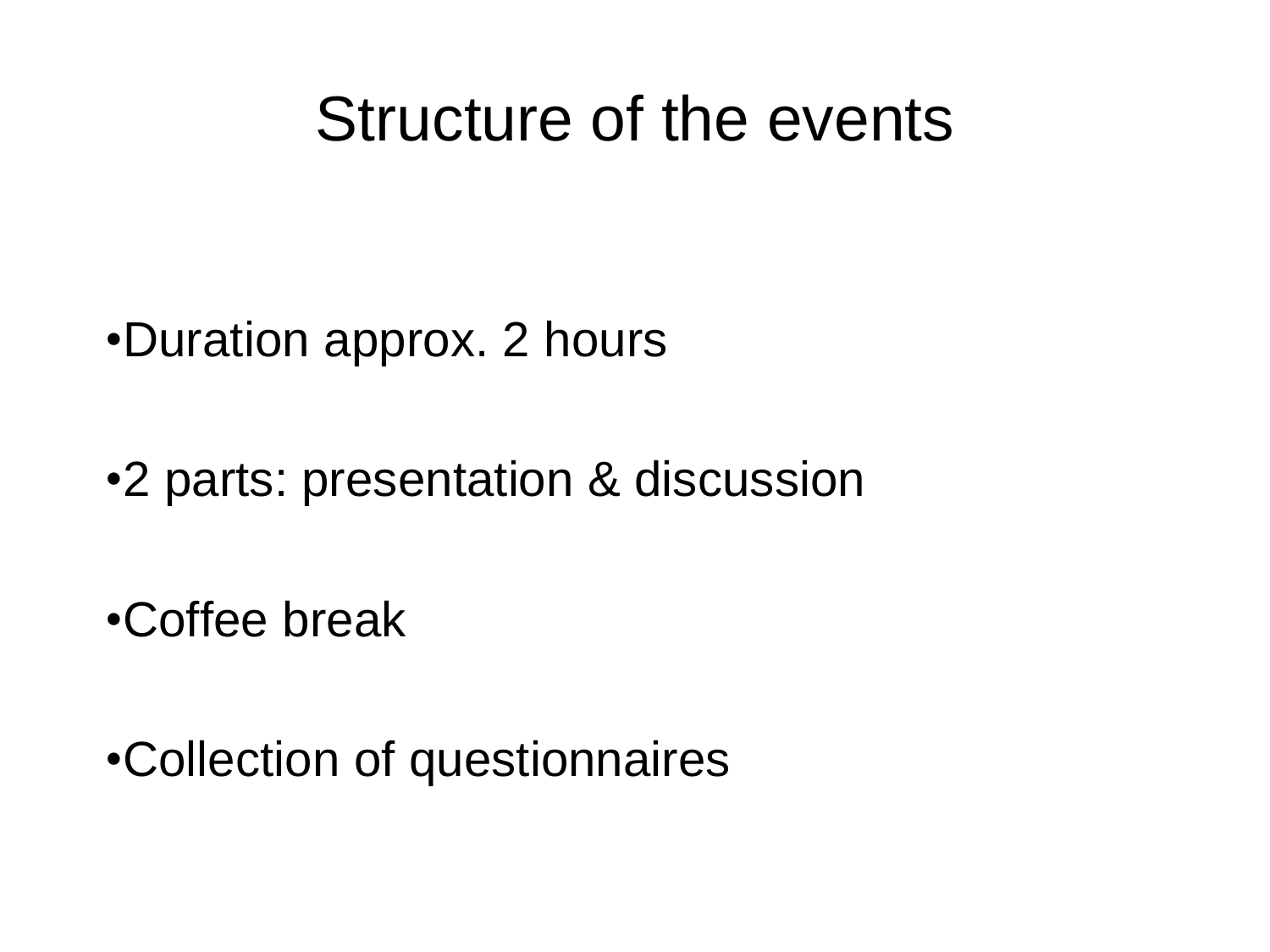# **Challenges**

- •Tight time constraints for audio description
- •Audio describer's location
- •Identification of speakers
- •Written agenda
- •Limited time for the decription of PP presentations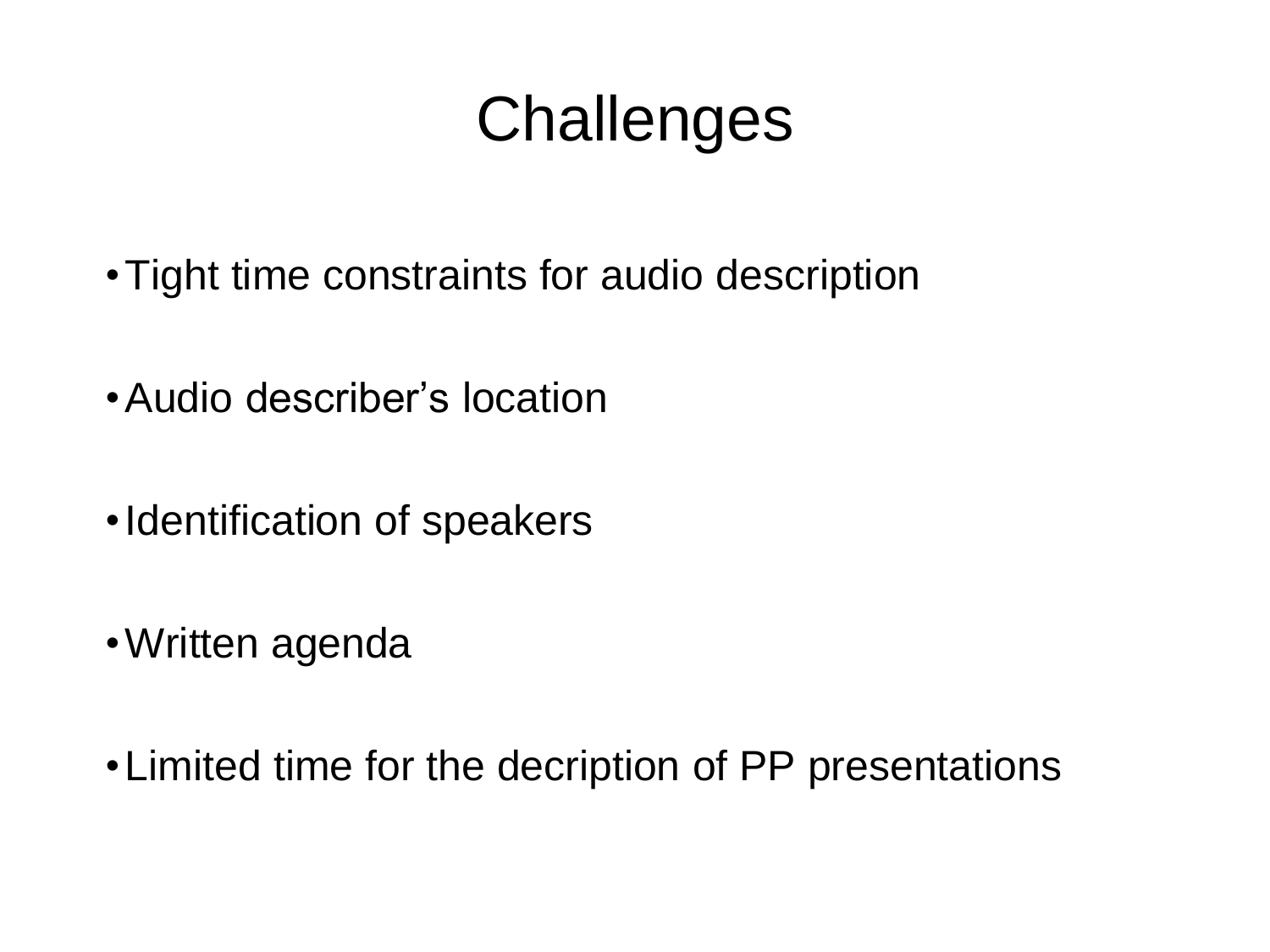# Audio describer's location

•Wireless microphone

•Coffee table at the back of the hall

•Interpreter's booth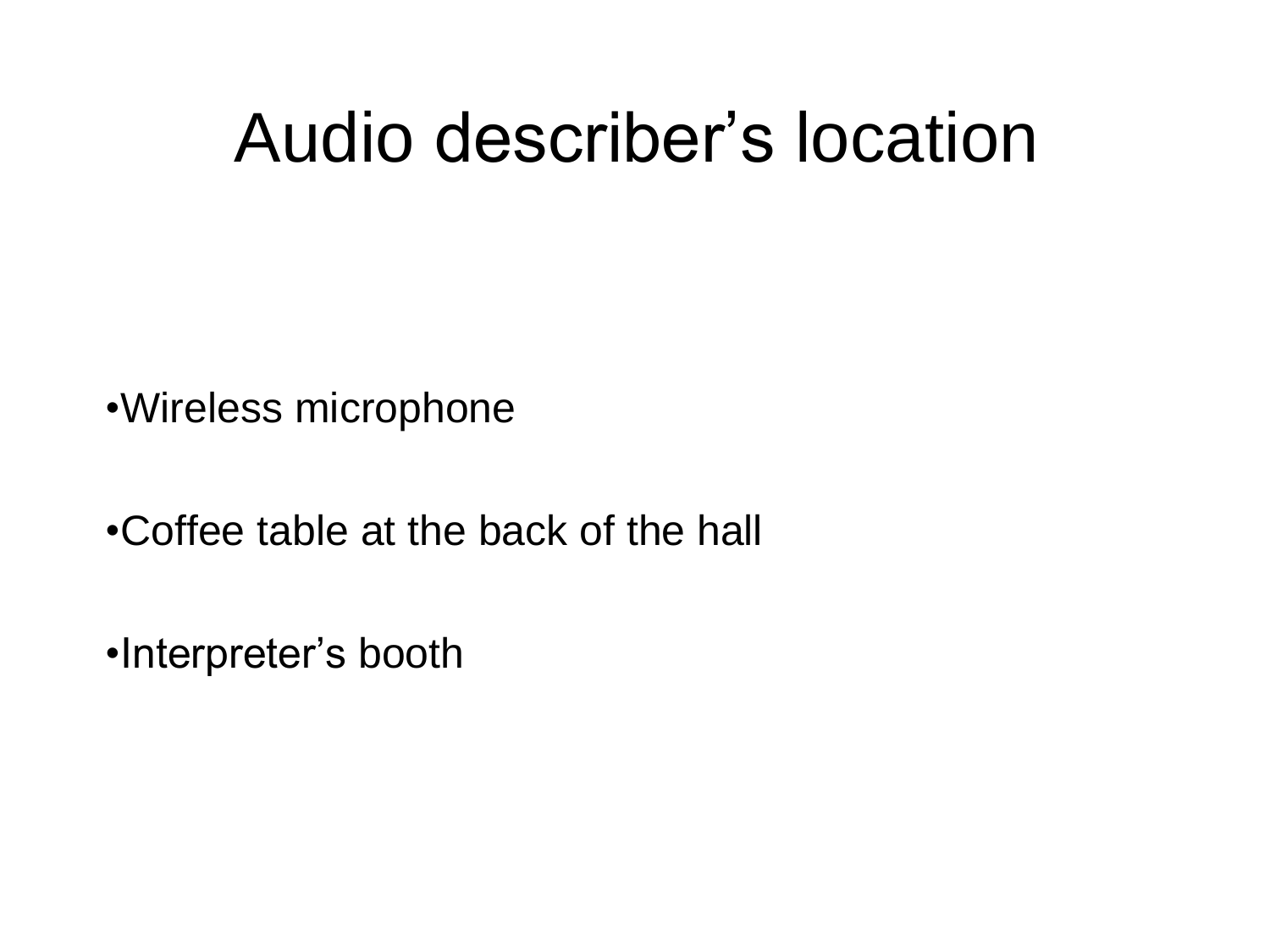- •Time constraints
- •Identification of speakers
- •Written agenda
- •PP presentations

### SOLUTION: AD structure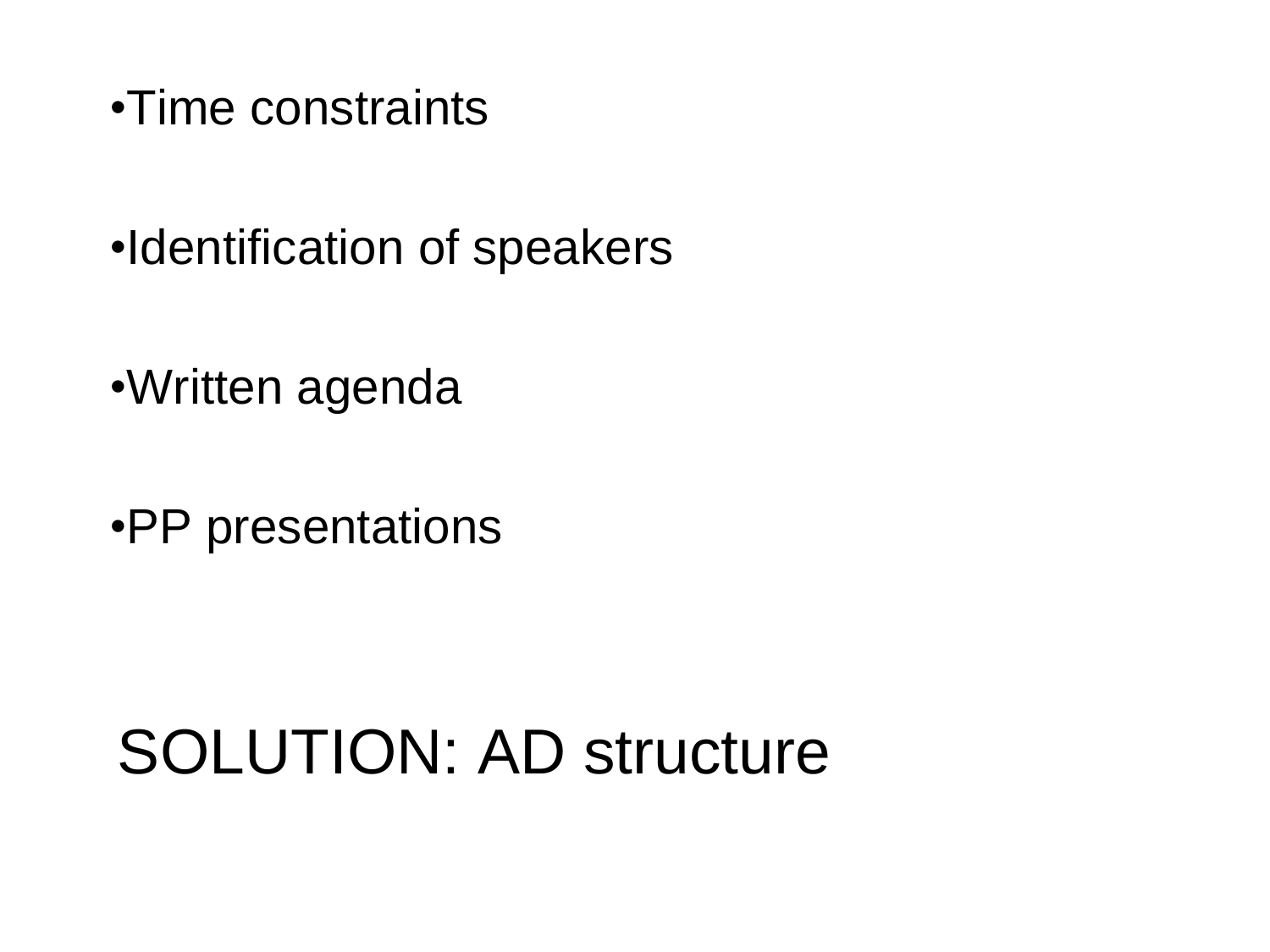### AD structure

- •Introduction (5-10 min. before the event)
- •Summary of the first part of the discussion (during the coffee break)
- •Summary of the second part of the discussion + final remarks (after the event)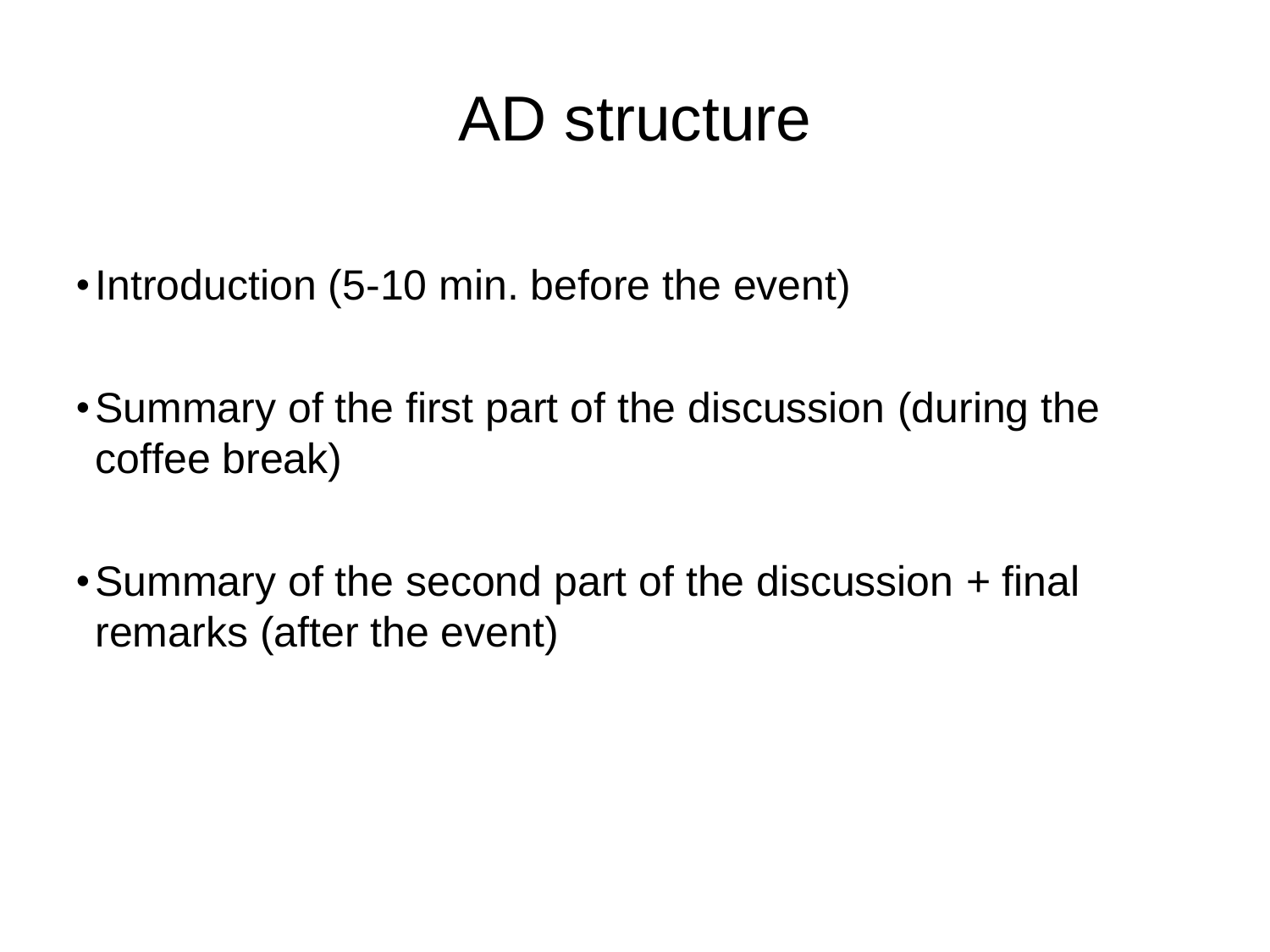# Building blocks

- **Introduction** welcome; agenda; information of previous and future events; accessibility; introduction of speakers; description of the building; description of the venue space + AD scenario
- **Coffee break** summary of the Introduction; description of speakers' appearance, age, gender, and behaviour during the first part of the event; desciption of props and audiovisual materials
- **Final summary** descritpion of speakers' appearance, age, gender, and behaviour during the second part of the event; description of props and audiovisual materials; farewell + invitation to approach the audio describer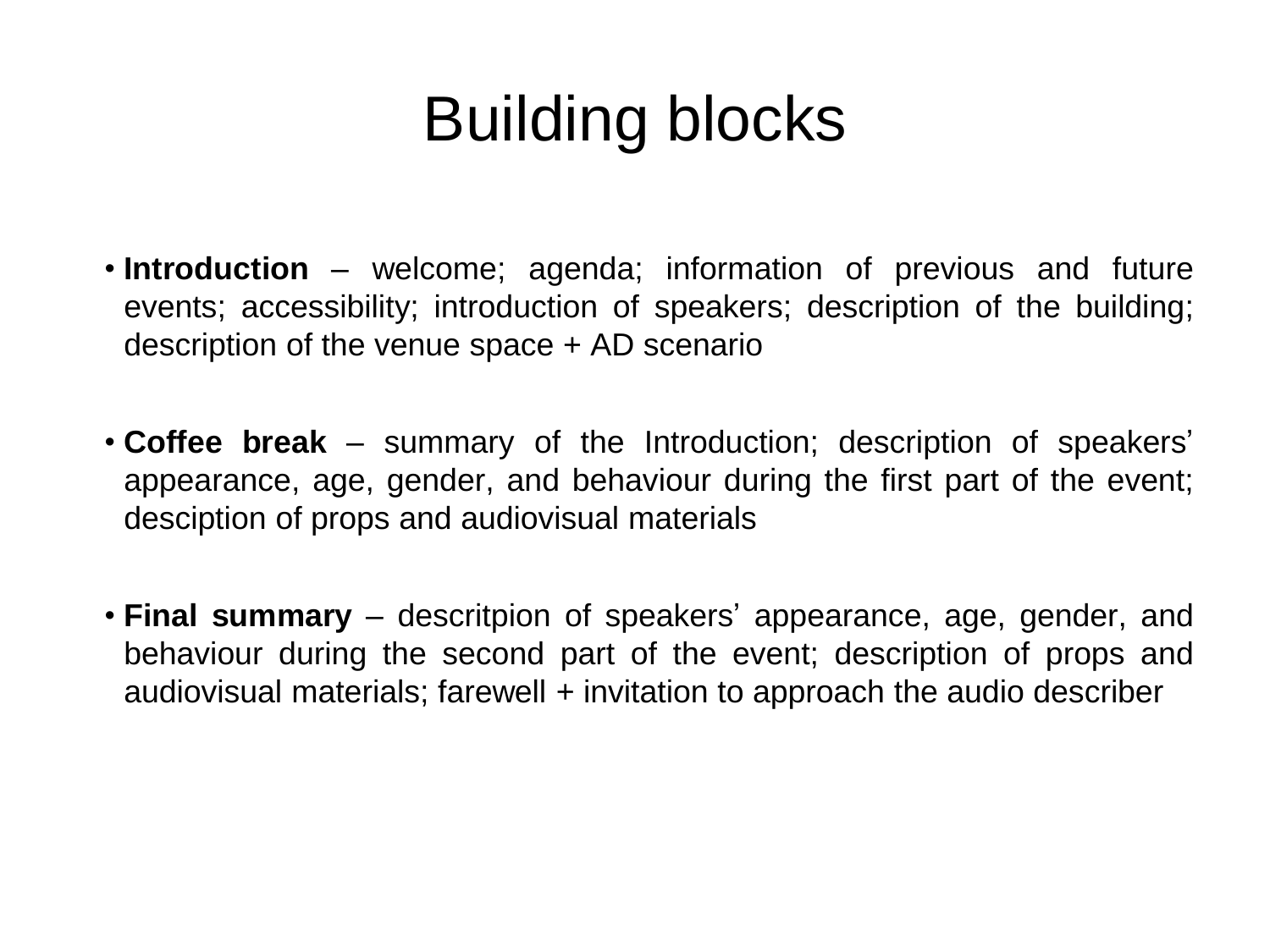### Main functions

•Radio broadcast

•Simultaneous interpreting

•Guidance through the event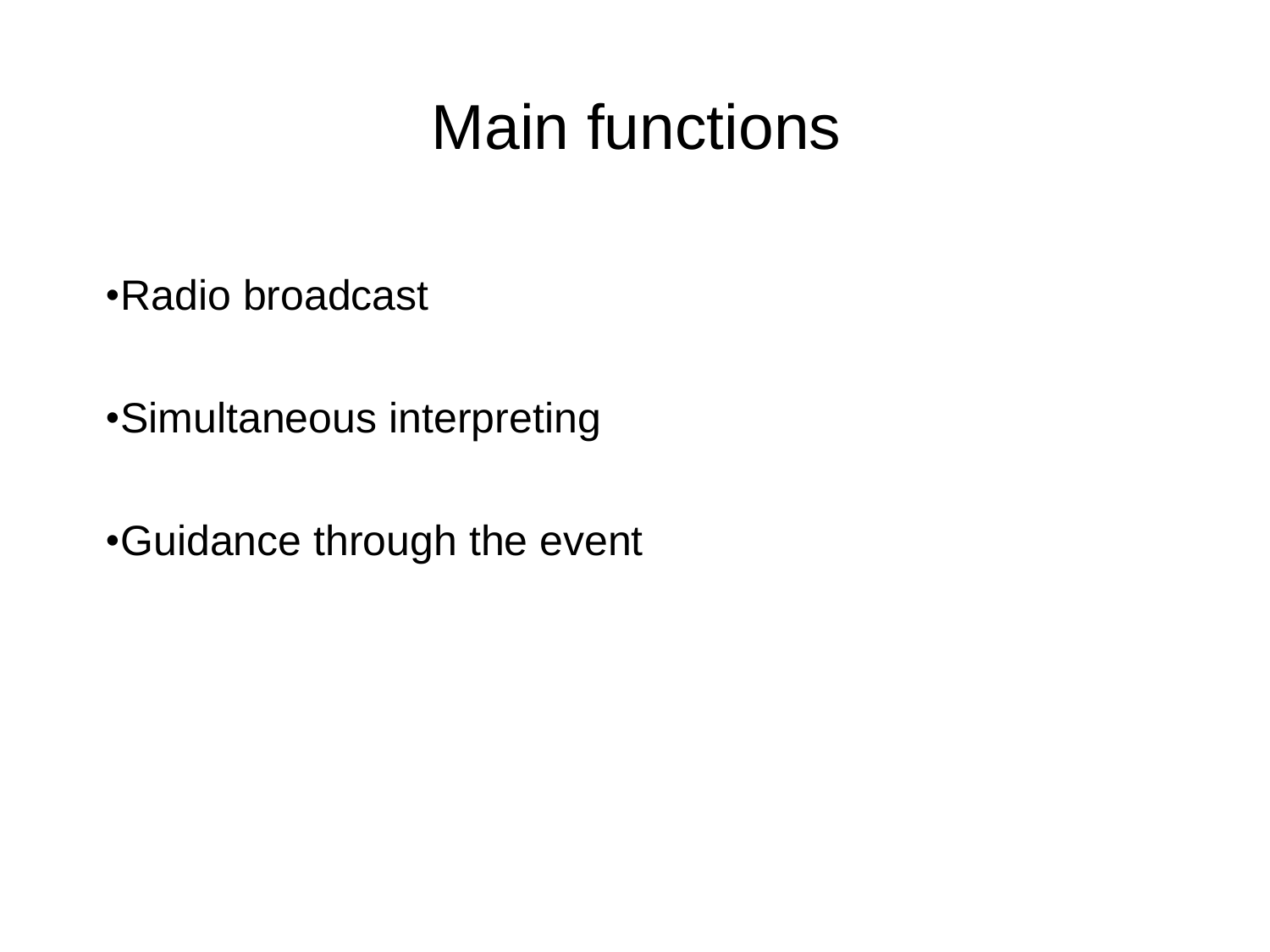#### Attendance  $\odot$

- •The opening debate
- •*Warsaw 2030. Society*
- •*Warsaw 2030. Space*
- •*Warsaw 2030. Economy*
- •*Warsaw 2030. City of the Future*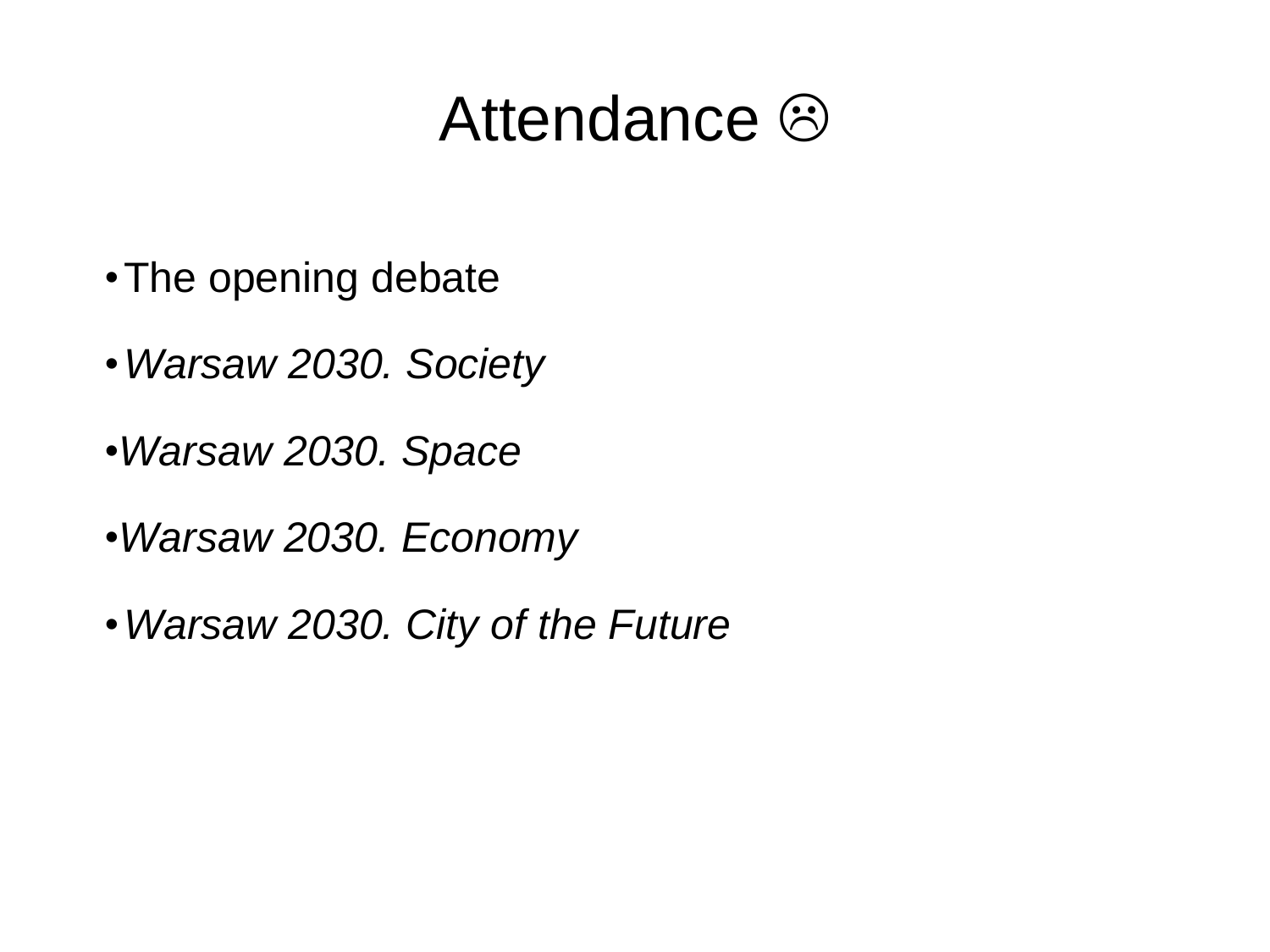# Social role

- Debates  $\rightarrow$  not particularly suitable for AD, but socially relevant
- Inclusion of the visually-impaired into the social life of Warsaw
- Visually-impaired citizens' right to influence on political decisions

- Scarce publicity
- Low attendance
- Lack of volunteers' support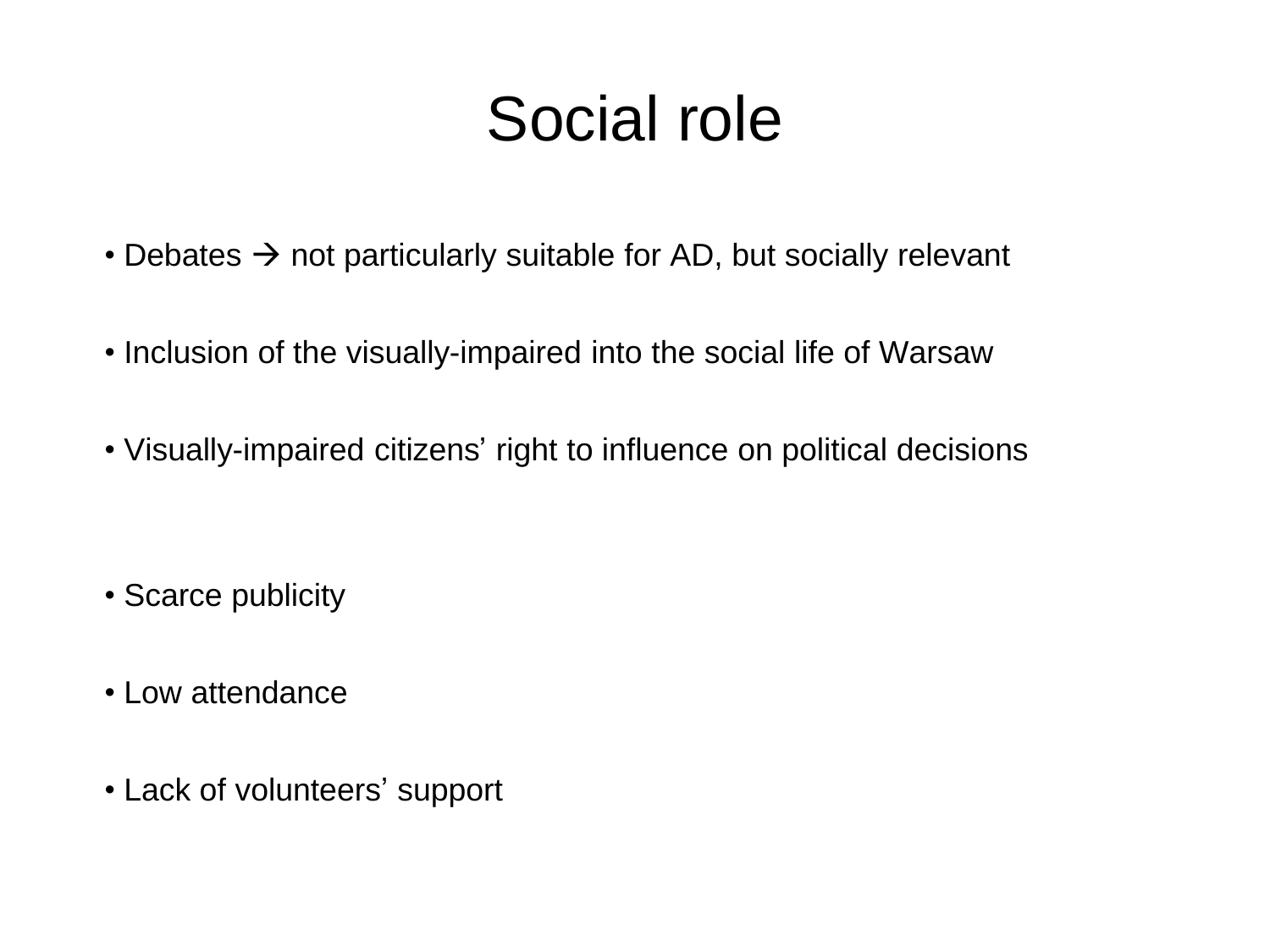#### Future of live AD in Poland